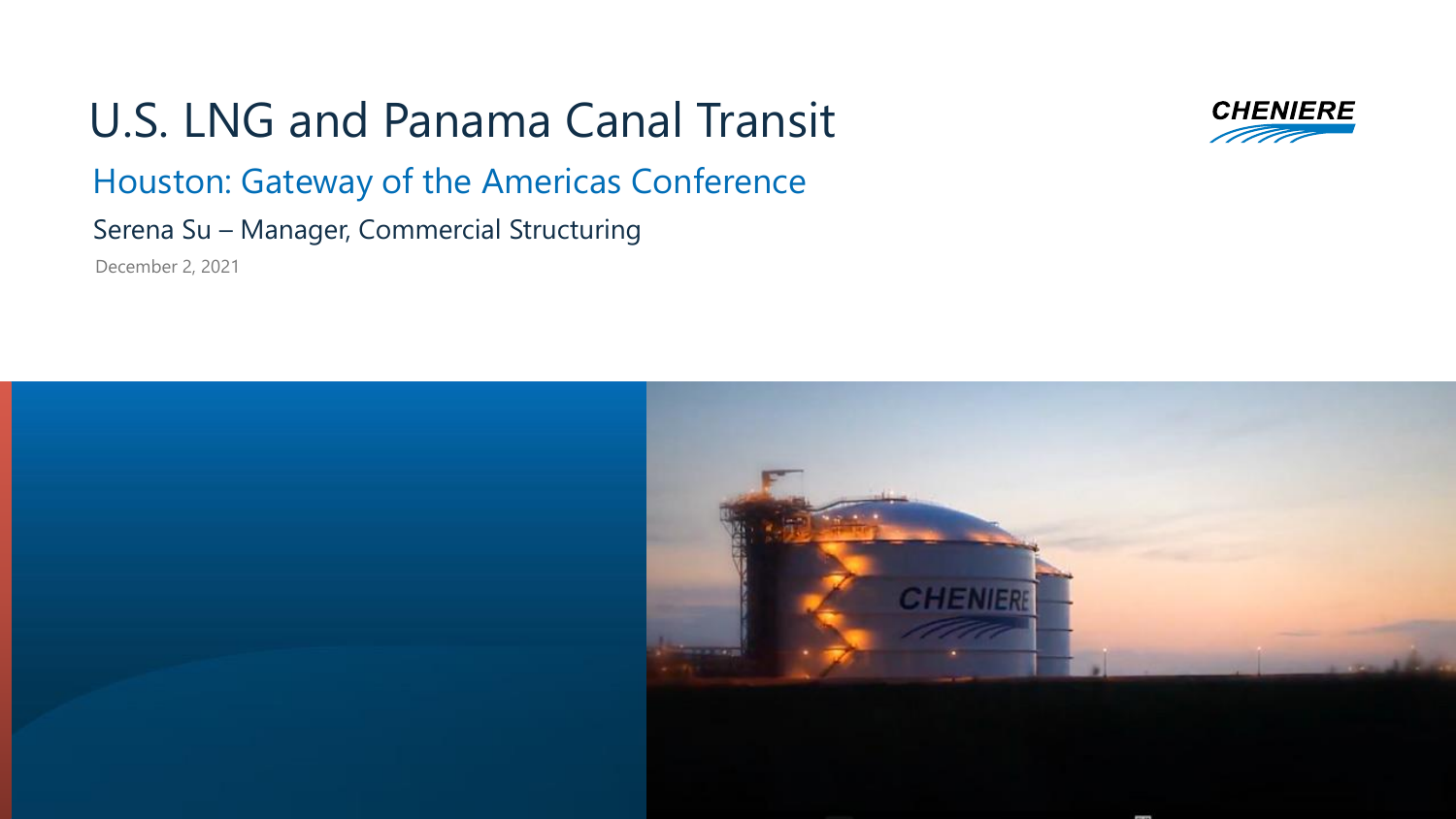#### Safe Harbor Statements

#### **Forward-Looking Statements**

This presentation contains certain statements that are, or may be deemed to be, "forward-looking statements" within the meaning of Section 27A of the Securities Act of 1933, as amended, and Section 21E of the Securities Exchange Act of 1934, as amended. All statements, other than statements of historical or present facts or conditions, included or incorporated by reference herein are "forwardlooking statements." Included among "forward-looking statements" are, among other things:

- statements that Cheniere Energy Partners, L.P. expects to commence or complete construction of its proposed liquefied natural gas ("LNG") terminals, liquefaction facilities, pipeline facilities or other projects, or any expansions or portions thereof, by certain dates or at all;
- statements that Cheniere Energy, Inc. expects to commence or complete construction of its proposed LNG terminals, liquefaction facilities, pipeline facilities or other projects, or any expansions or portions thereof, by certain dates or at all;
- statements regarding future levels of domestic and international natural gas production, supply or consumption or future levels of LNG imports into or exports from North America and other countries worldwide, or purchases of natural gas, regardless of the source of such information, or the transportation or other infrastructure, or demand for and prices related to natural gas, LNG or other hydrocarbon products;
- statements relating to the construction of our proposed liquefaction facilities and natural gas liquefaction trains ("Trains") and the construction of our pipelines, including statements concerning the engagement of any engineering, procurement and construction ("EPC") contractor or other contractor and the anticipated terms and provisions of any agreement with any EPC or other contractor, and anticipated costs related thereto;
- statements regarding any agreement to be entered into or performed substantially in the future, including any revenues anticipated to be received and the anticipated timing thereof, and statements regarding the amounts of total LNG regasification,

natural gas, liquefaction or storage capacities that are, or may become, subject to contracts;

- statements regarding counterparties to our commercial contracts, construction contracts and other contracts;
- statements that our Trains, when completed, will have certain characteristics, including amounts of liquefaction capacities;
- statements regarding our business strategy, our strengths, our business and operation plans or any other plans, forecasts, projections or objectives, including anticipated revenues, capital expenditures, maintenance and operating costs, cash flows, EBITDA, Adjusted EBITDA, distributable cash flow, and distributable cash flow per share and unit, any or all of which are subject to change;
- statements regarding projections of revenues, expenses, earnings or losses, working capital or other financial items;
- statements regarding legislative, governmental, regulatory, administrative or other public body actions, approvals, requirements, permits, applications, filings, investigations, proceedings or decisions;
- statements regarding our anticipated LNG and natural gas marketing activities;
- statements regarding the outbreak of COVID-19 and its impact on our business and operating results, including any customers not taking delivery of LNG cargoes, the ongoing credit worthiness of our contractual counterparties, any disruptions in our operations or construction of our Trains and the health and safety of our employees, and on our customers, the global economy and the demand for LNG; and
- any other statements that relate to non-historical or future information.

These forward-looking statements are often identified by the use of terms and phrases such as "achieve," "anticipate," "believe," "contemplate," "continue," "could," "develop," "estimate," "example," "expect," "forecast," "goals," "guidance," "intend," "may," "opportunities," "plan," "potential," "predict," "project," "propose,"

"pursue," "should," "subject to," "strategy," "target," "will," and similar terms and phrases, or by use of future tense. Although we believe that the expectations reflected in these forward-looking statements are reasonable, they do involve assumptions, risks and uncertainties, and these expectations may prove to be incorrect. You should not place undue reliance on these forward-looking statements, which speak only as of the date of this presentation. Our actual results could differ materially from those anticipated in these forward-looking statements as a result of a variety of factors, including those discussed in "Risk Factors" in the Cheniere Energy, Inc. and Cheniere Energy Partners, L.P. Annual Reports on Form 10-K filed with the SEC on February 24, 2021, which are incorporated by reference into this presentation. All forward-looking statements attributable to us or persons acting on our behalf are expressly qualified in their entirety by these "Risk Factors." These forward-looking statements are made as of the date of this presentation, and other than as required by law, we undertake no obligation to update or revise any forward-looking statement or provide reasons why actual results may differ, whether as a result of new information, future events or otherwise.

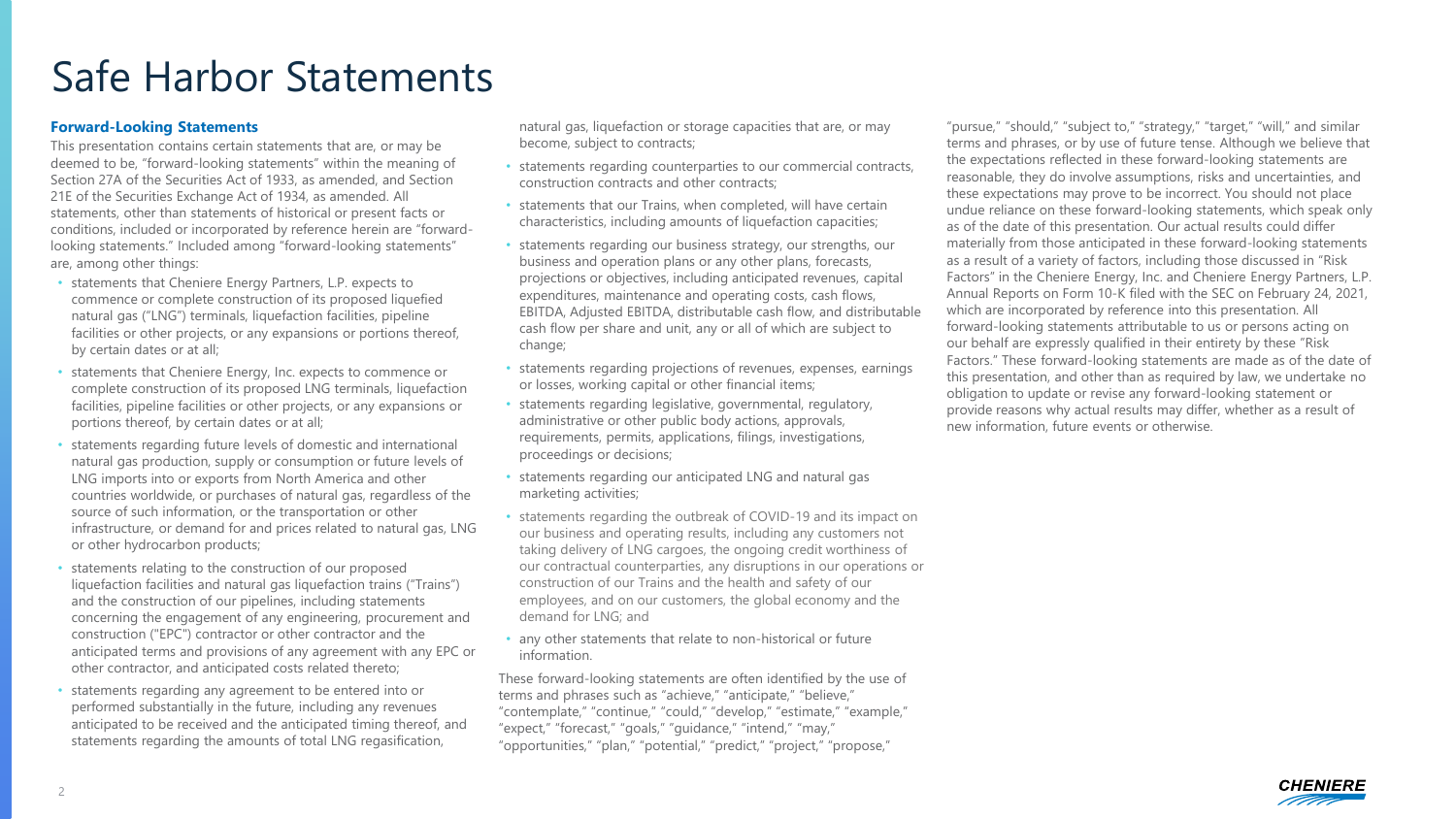## Cheniere: a premier LNG provider with substantial platform

Cheniere operates the first and largest LNG export project in the U.S. lower 48 (Sabine Pass) Cheniere represents  $\sim$ 10% of global liquefaction capacity, making it the 2<sup>nd</sup> largest LNG producer globally<sup>1</sup> Cheniere has exported more than 1,700 cargoes since start-up in 2016, which were delivered to 36 countries and regions





1. Based on total production capacity.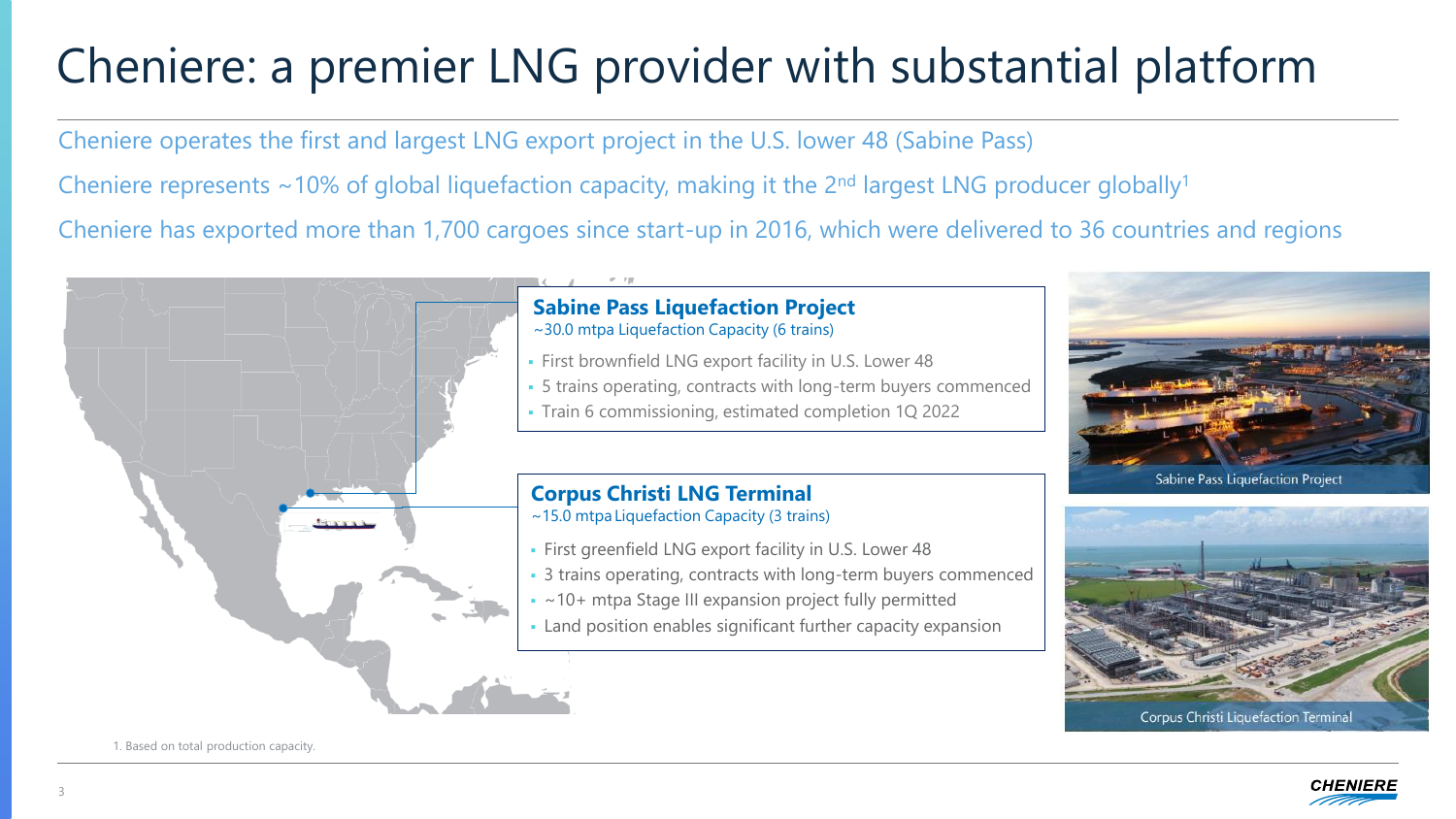## The expanded Panama Canal and its impact on LNG trade

- In 2006, when Panama Canal Authority decided to expand the Canal, U.S. was still importing LNG
- In 2016, the inauguration of the NeoPanamax locks coincided with the beginning of U.S. LNG exports (from the lower 48)
- The Panama Canal provides a cost competitive and more carbon efficient route for U.S. LNG into Asia compared to alternative best routes and has provided more than 1,000 transits for LNG vessels



#### **The First LNG Cargo to Transit the NeoPanamax Locks (July 2016)**



#### **Three LNG Vessels Transit in One Day (April 2018)**

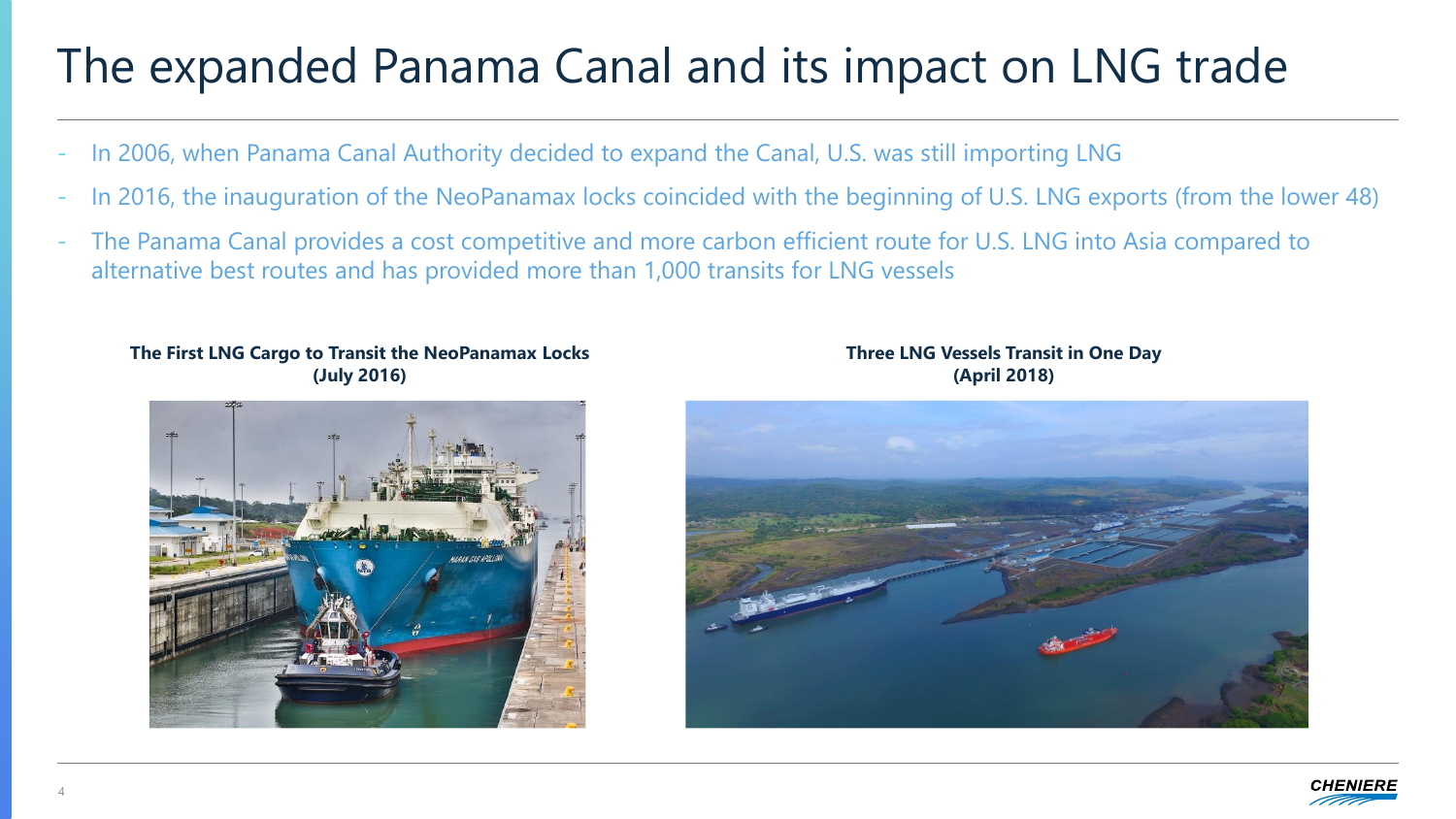## Evolution of U.S. LNG exports and the Panama Canal

Since 2016, U.S. LNG has quickly adapted to the use of the Panama Canal, and the Panama Canal has evolved to accommodate more LNG transits over a short period of time

| 160                     | U.S. LNG Export Cargoes Per Month                                                                                                    |                                                                                                                                                             |                                                                                                                                                       | 2021: US LNG export capacity<br>reached 75 MTPA                                                                                      |
|-------------------------|--------------------------------------------------------------------------------------------------------------------------------------|-------------------------------------------------------------------------------------------------------------------------------------------------------------|-------------------------------------------------------------------------------------------------------------------------------------------------------|--------------------------------------------------------------------------------------------------------------------------------------|
| 140<br>120<br>100       | May '16: First US LNG<br>export facility reached<br>substantial completion<br><b>Jun '16: NeoPanamax locks</b><br>became operational | 2018: US LNG export<br>capacity reached 30 MTPA<br>Oct '18: PCA relaxed certain<br>nighttime transit restrictions<br>on LNG<br>Actively testing 2 and 3 LNG | 2019: US LNG export capacity<br>reached 50 MTPA<br>May '19: PCA transited first Q-<br>flex LNG vessel, the world's<br>second largest LNG vessel class | Jan '21: Record high LNG transit<br>of 58 vessels per month; 2 daily<br>LNG transit slots and 4 LNG<br>transits per day at maximum   |
| Cargoes per Month<br>80 | LNG daily transit slot                                                                                                               | transits per day                                                                                                                                            |                                                                                                                                                       |                                                                                                                                      |
| 60<br>40                |                                                                                                                                      |                                                                                                                                                             |                                                                                                                                                       |                                                                                                                                      |
| 20                      |                                                                                                                                      |                                                                                                                                                             |                                                                                                                                                       |                                                                                                                                      |
| $\bigcap$               | $\circlearrowright$<br>G<br>$\circ$<br>$Sep-1$<br>$Nov-1$<br>$Jul-1$<br>$JaD$ -<br>Nar-<br>nan<br>Nar<br>VeW                         | $May-18$<br>$Jul-18$<br>$Jan-18$<br>Mar-18<br>$Sep-17$<br>$Nov-17$<br>$Jul-1$<br>May-                                                                       | $Sep-18$<br>$Nov-18$<br>$Jul-19$<br>Nov-19<br>$Jan-20$<br>$Jan-19$<br>$Mar-19$<br>$May-19$<br>$Sep-19$                                                | Mar-20<br>$May-20$<br>$Jul-20$<br>$Sep-20$<br>$Nov-20$<br>$Jan-21$<br>$Mar-21$<br>$Jul-21$<br>$\overline{S}$<br>$\sim$<br>VeW<br>Sep |

5

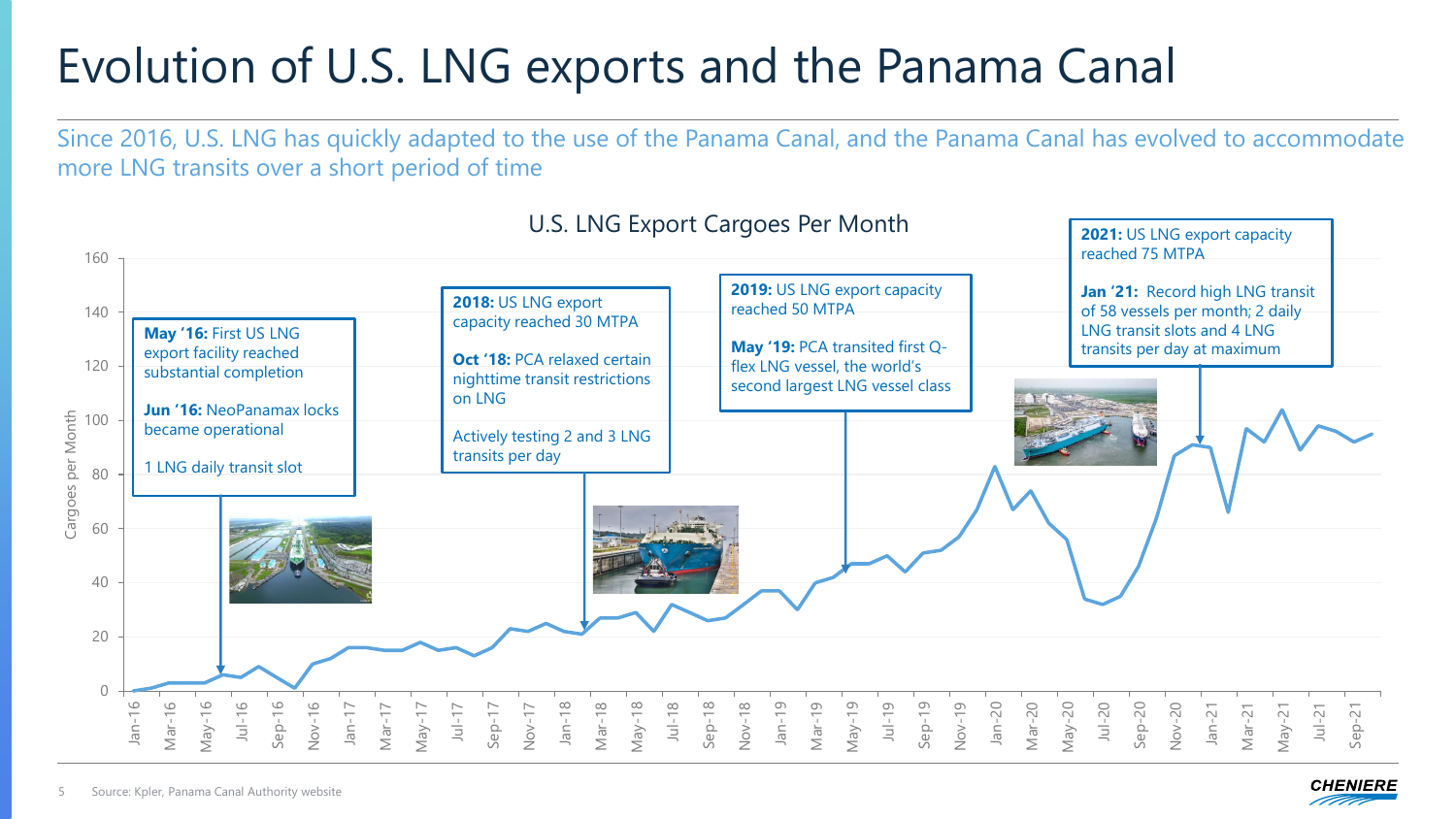## U.S. is now tied for second largest LNG exporter in the world

U.S. LNG Capacity: Operating and Under Construction<sup>2</sup>



6 1. GIIGNL Annual Report 2021.

2. Estimated first export about 3 months prior to project Substantial Completion dates. SPL T6 is in commissioning as of October 2021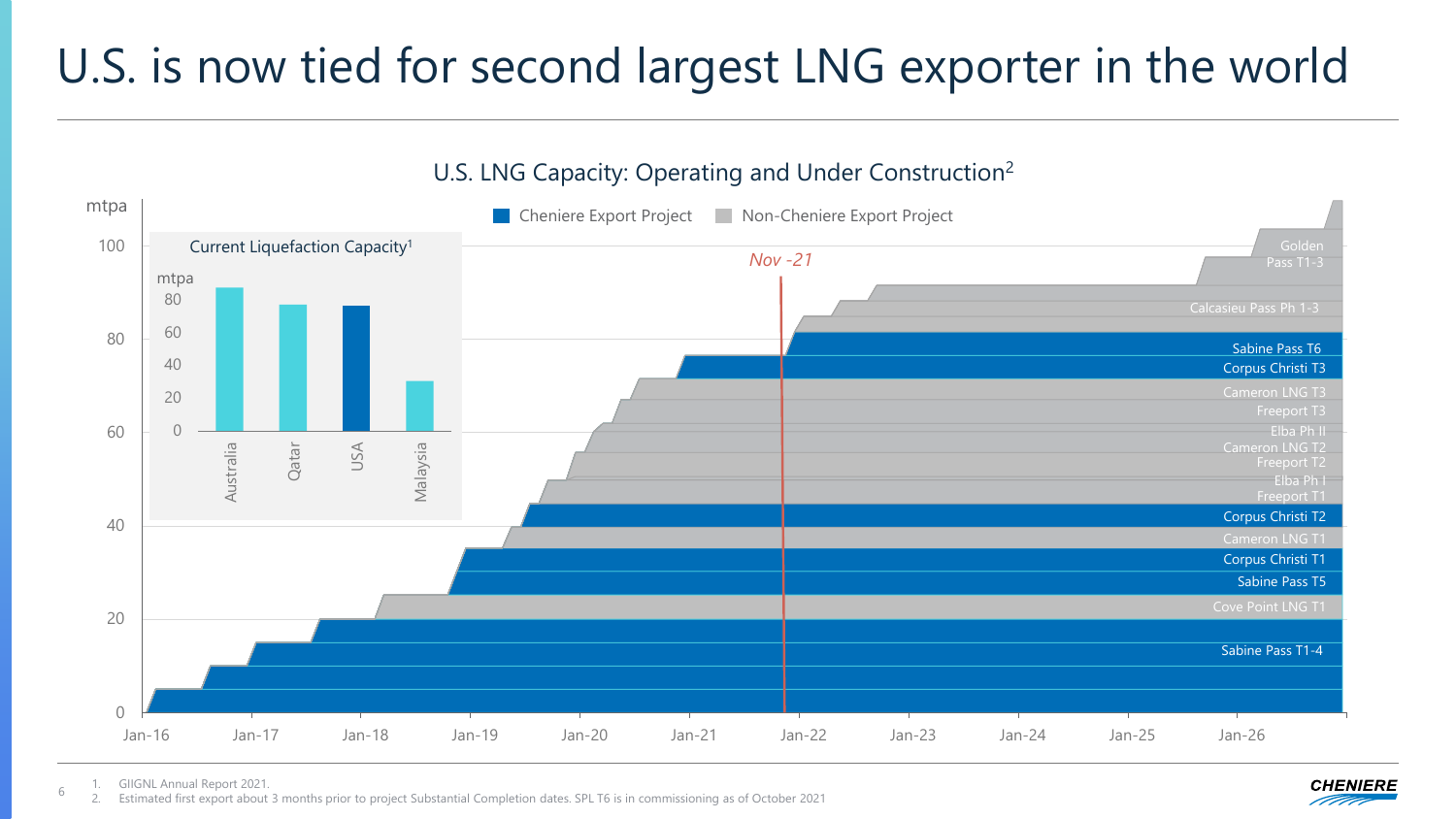## Asia expected to remain a key growth centre for gas & LNG

#### Rapidly growing regional energy demand translates to gas and to LNG demand



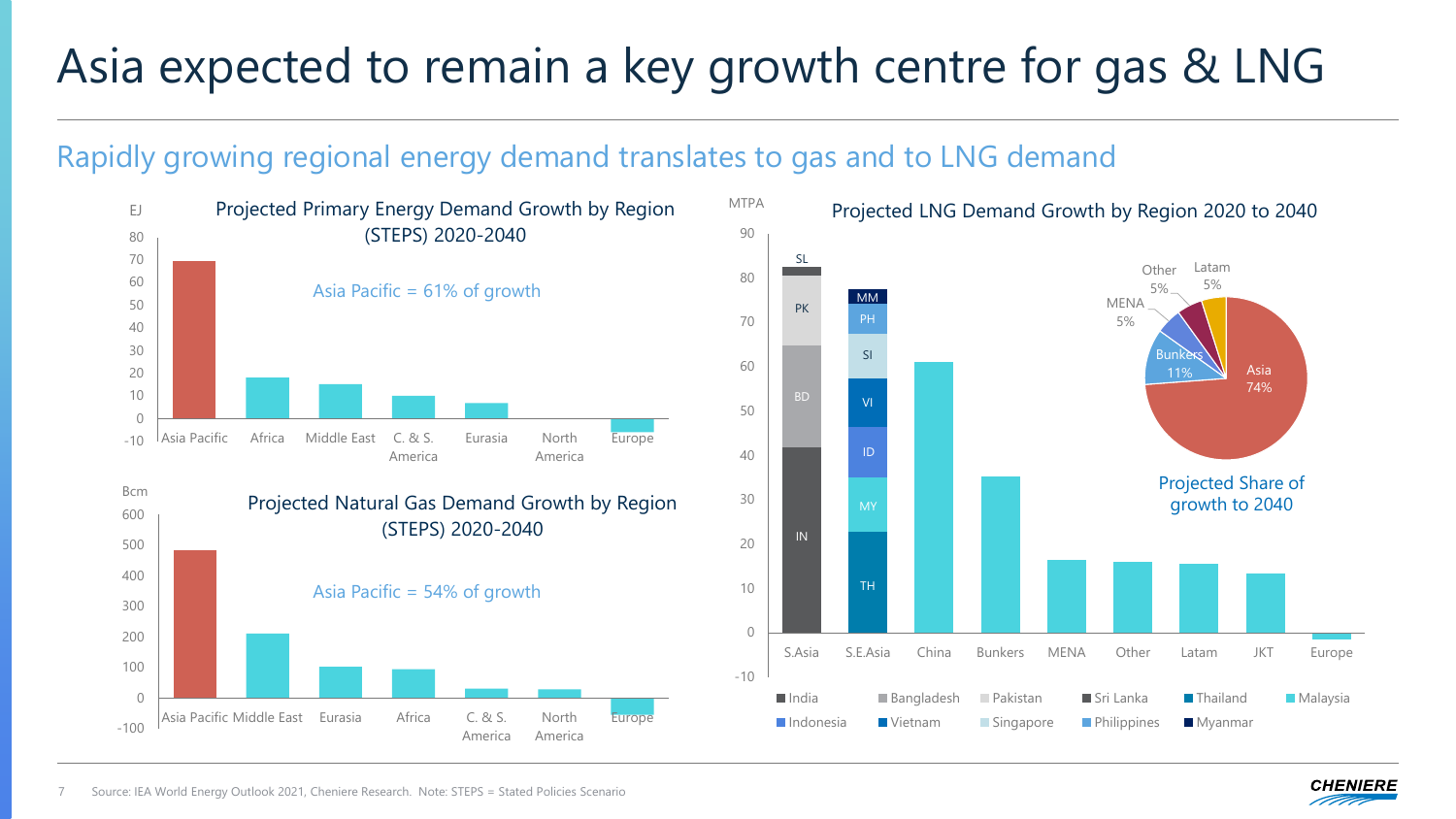#### Panama offers a cost competitive route for U.S.- Asia LNG trade

Panama Canal saves 30 round trip shipping days for U.S. cargoes delivered to Asia. At normal price levels, this translates to \$0.60/MMBtu savings on shipping cost, and at the current elevated price levels, the saving is close to \$2.70/MMBtu<sup>1</sup>



Source: Dataloy for shipping distance. Panama Canal Authority website. Suez Canal Authority website. Platts LNG Daily Report.

Note: 1. Assumes 174,000 m<sup>3</sup> vessel, 16 knots/hr average speed. Normal Price Level: JKM = \$8.00, Charter Rate = \$75k/day. Current Price Level (Nov 26, Platts): JKM = \$35/MMBtu, Charter Rate = \$260k/day, and considers currently applicable Suez Canal rebate for LNG vessels 8

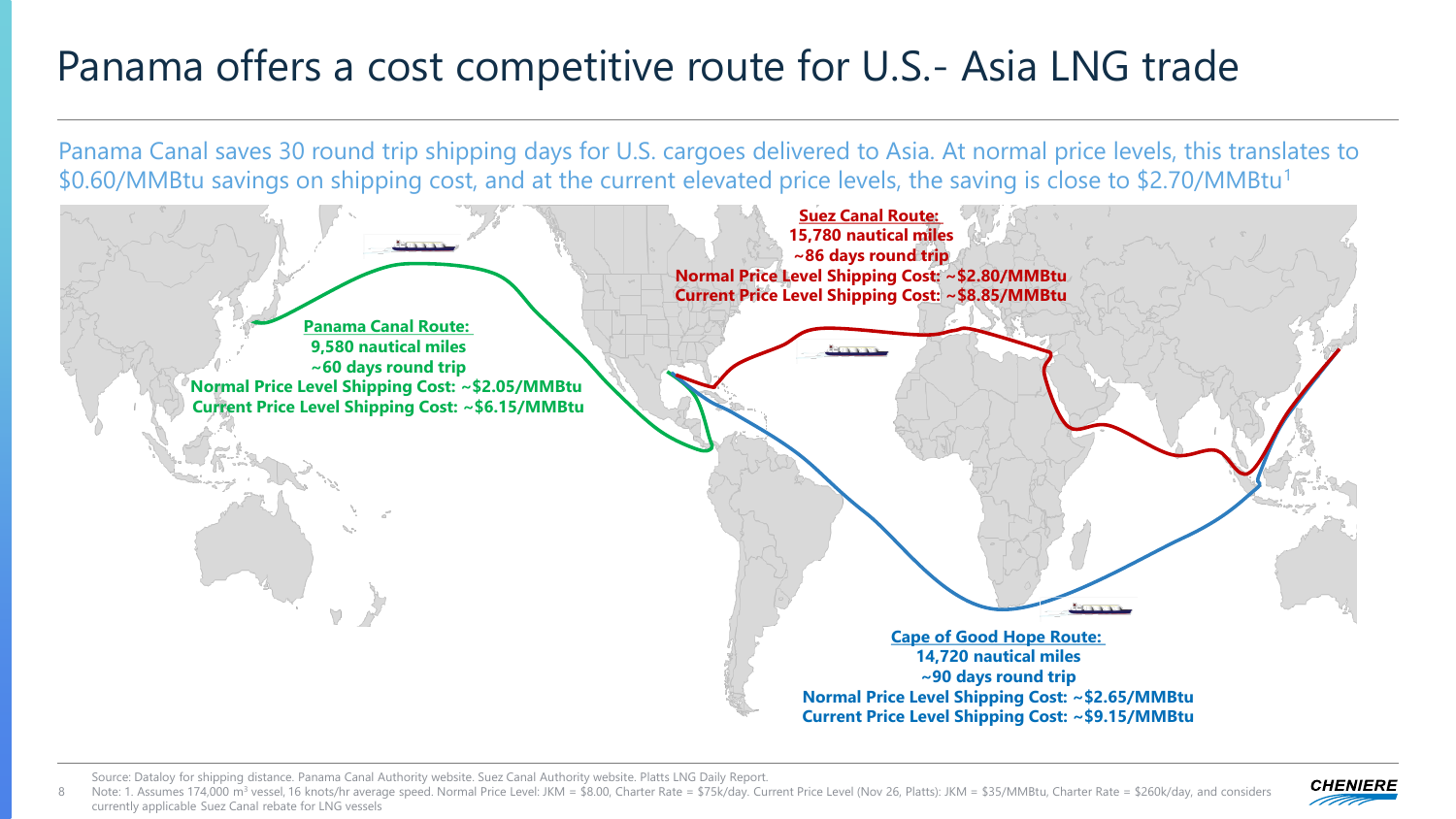#### Panama offers a more carbon efficient route for U.S.- Asia LNG trade

U.S. LNG helps balance carbon reduction and economics priorities around the world, and especially in Asia

Panama Canal offers a more carbon efficient route for U.S. LNG into Asia given the shorter travelling distance



- Uniquely positioned to advance the LNG industry's climate actions
- Published the first peer-reviewed LNG GHG lifecycle assessment
- Collaborating with natural gas suppliers to monitor and report GHG emissions at natural gas production sites
- Cheniere to provide all customers with estimated GHG emission data via Cargo Emissions Tags
- Each LNG cargo delivered from Cheniere's U.S. facilities into China has the potential to displace 140,000+ tons of GHG emissions by a coal power plant



- Given the shorter traveling distance and larger capacity it offers, the Canal reduces fuel consumption and associated emissions compared to other routes
- In October 2021 alone, the Panama Canal accommodated  $\sim$  1,000 transits saving 1.2 million tons of  $CO<sub>2</sub>e$  compared to the best alternative routes
- An U.S. LNG cargo to Asia saves  $\sim$ 3,500 tons of CO<sub>2</sub>e per round trip voyage if going through Panama compared to going through the Cape of Good Hope
- The Panama Canal needs to meet the expected strong LNG trade between U.S. and Asia, to ensure market efficiency and associated carbon efficiency